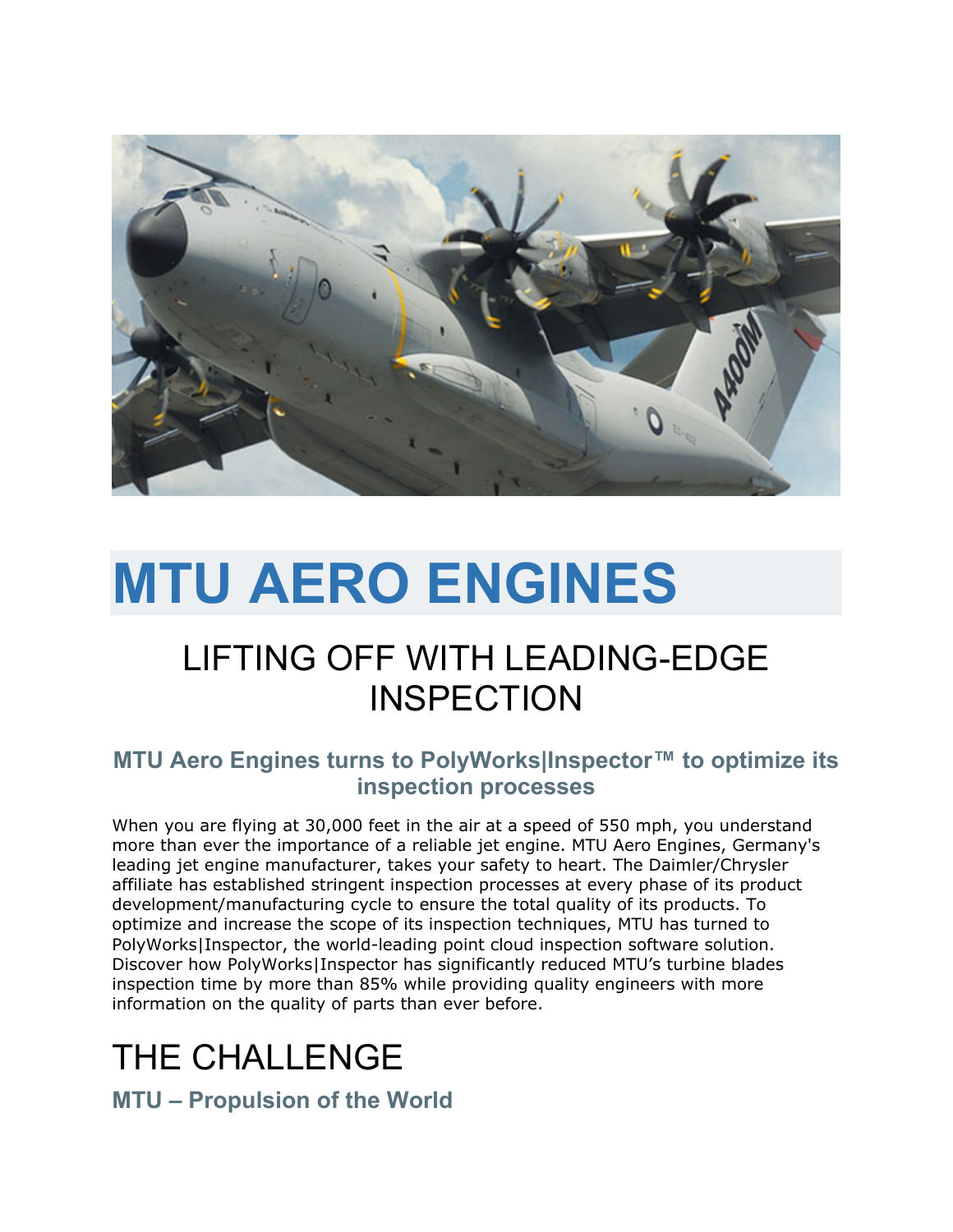MTU Aero Engines GmbH is Germany's leading developer, manufacturer, and provider of repair development services of civil and military aero engine components, assemblies, and industrial gas turbines.

The company is engaged in ongoing cooperative ventures with the world's leading systems integrators and manufacturers, including Pratt & Whitney, General Electric, Rolls-Royce, Snecma, Volvo, and FiatAvio.

MTU is known for its high-tech approach to everything about its engines. It uses stateof-the-art technologies in development, manufacturing, and inspection alike. "This enables us to provide our customers with the advanced high-quality products they have a right to expect," said Dr. Karl-Heinz Dusel, MTU's Quality Engineer.



#### **The Complexity of a Jet Engine**

A jet engine is composed of hundreds of components that all need to be closely inspected before assembly. The inspection processes that MTU has traditionally used have proven to cause bottlenecks in the production cycle due to the slowness and complexity of the techniques used. In addition to the speed limitation, inspection equipment, such as coordinate measurement machines (CMMs), have a restricted scope, forcing quality engineers to concentrate on limited features of a part, depriving them of valuable information.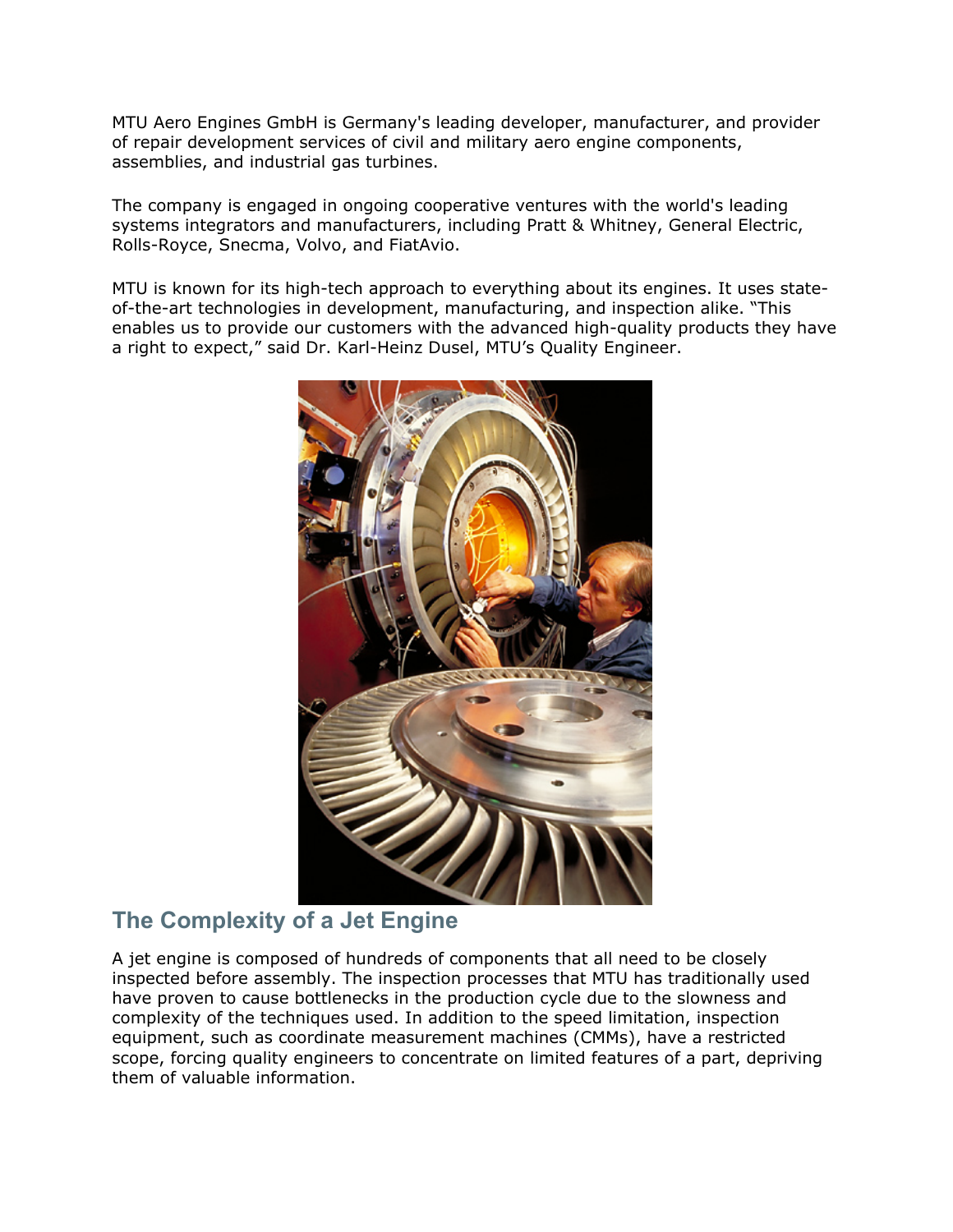A jet engine is used to propel airplanes forward. In order to take off and fly through the sky, an airplane's jet engine produces exhaust gases that rush out of the back of the engine. To create this tremendous energy (thrust), the engine ingests air for combustion using its fan up front. The compressor compresses the air and forces it into the combustor. The fuel is injected and mixed with the inflowing compressed air, and the fuel-air mixture is continuously burned. The resultant heat expands the gas to a multiple of its volume, causing it to escape from the combustor in a high-energy stream. The gas then rushes through the turbine blades, causing them to rotate, producing the energy needed to drive the compressor and the fan.

Turbines consist of several stages, each employing one row of stationary guide vanes and one row of moving blades. The blades, while glowing red-hot, must be strong enough to carry the centrifugal loads due to rotation at high speeds. Under such conditions, no imperfections are allowed! Every part needs to meet the most stringent design specifications.

#### **Traditional Inspection Processes**

MTU has traditionally used CMM-based inspection processes to measure the blades. This process significantly increases the lead time of the manufacturing process:

- 1. The CMM data acquisition process takes up to 80 minutes for each blade.
- 2. The on-site scanning of the blade is not possible during the manufacturing process, requiring MTU to bring parts to the digitizing station.
- 3. The number of points measured are limited (hundred points), making global surface inspection impossible.
- 4. Operating a CMM is a time-consuming task, necessitating the continuous supervision of highly-trained technicians.
- 5. Data processing, measurements, comparisons, and report generation are long processes, and require several software packages.



# THE SOLUTION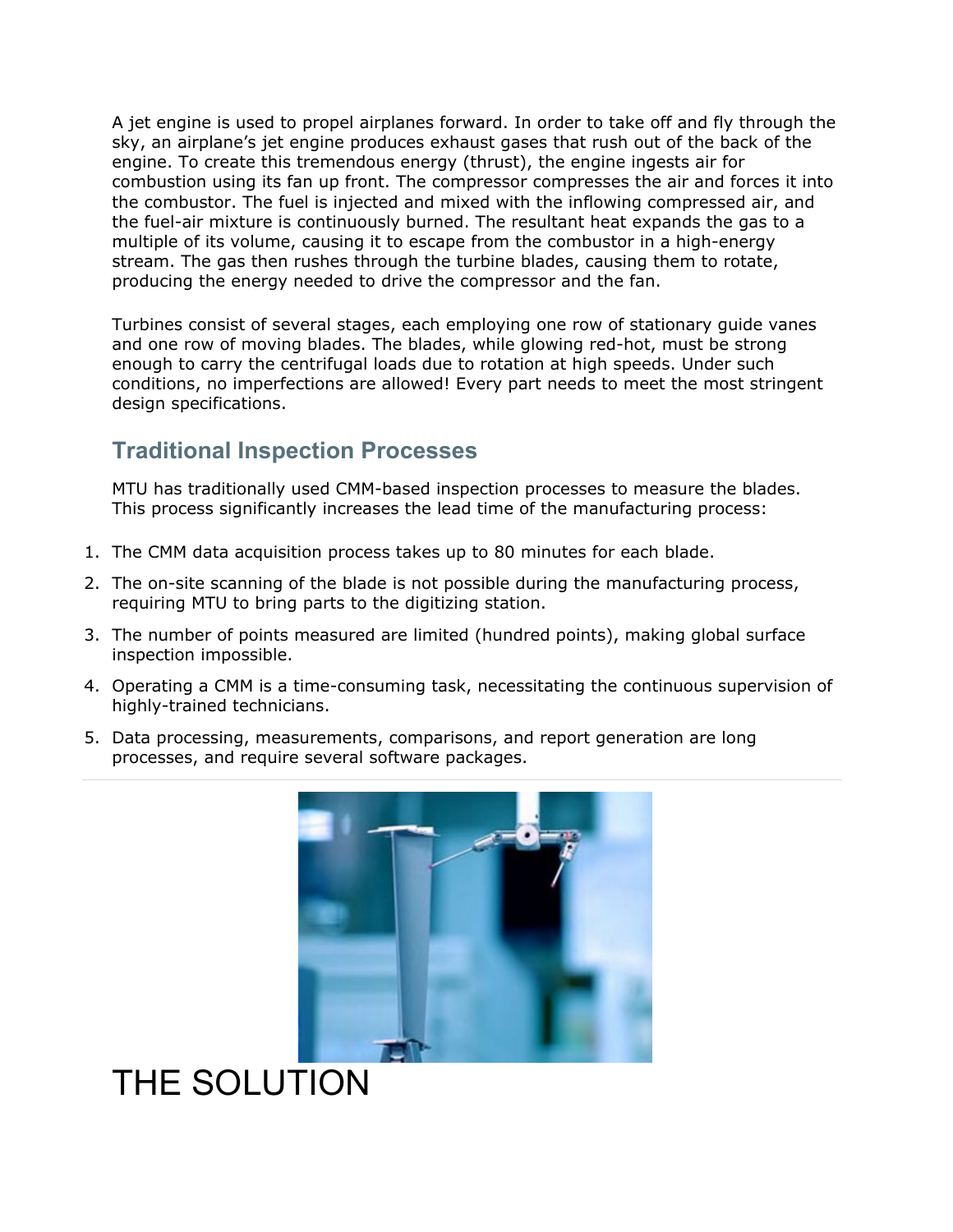#### **Breaking the Sound Barrier with PolyWorks|Inspector**

To ensure the quality of all its products, MTU worked closely with Duwe 3d—a leadingedge 3D digitizing solutions provider and distributor of PolyWorks in Germany—to develop a custom-built inspection solution adapted to the most stringent requirements of the aerospace industry.

MTU now benefits from the numerous advantages of using a 3D laser-scanner system along with PolyWorks as part of their quality control processes. For the inspection of turbine blades, MTU uses a laser scanner mounted on articulated arms (FARO GoldArm & 3DScanners' ModelMaker) to scan parts directly on-site and to capture every feature, including those located in hidden areas.

This new inspection technique has enabled MTU to dramatically reduce the time to acquire and process point clouds of its turbine blades: "One great advantage of PolyWorks is its flexibility to adapt to any kind of digitizing system", declared Dr. Dusel. "This gives us the freedom to experiment and identify the solution that best meets our requirements. In addition to this major time saving, high-density point cloud inspection using PolyWorks gives us the possibility to apply lots of new measurement applications."



#### **Global Surface Inspection**

Before analyzing specific areas of the turbine blades, MTU globally evaluates the quality of the manufactured part by comparing each digitized point to its underlying reference point (CAD object). Quality engineers set the corresponding tolerances, and a color map is generated to illustrate the magnitude of the deviations. This technique provides a quick overview of the overall quality of the part and enables specialists to focus on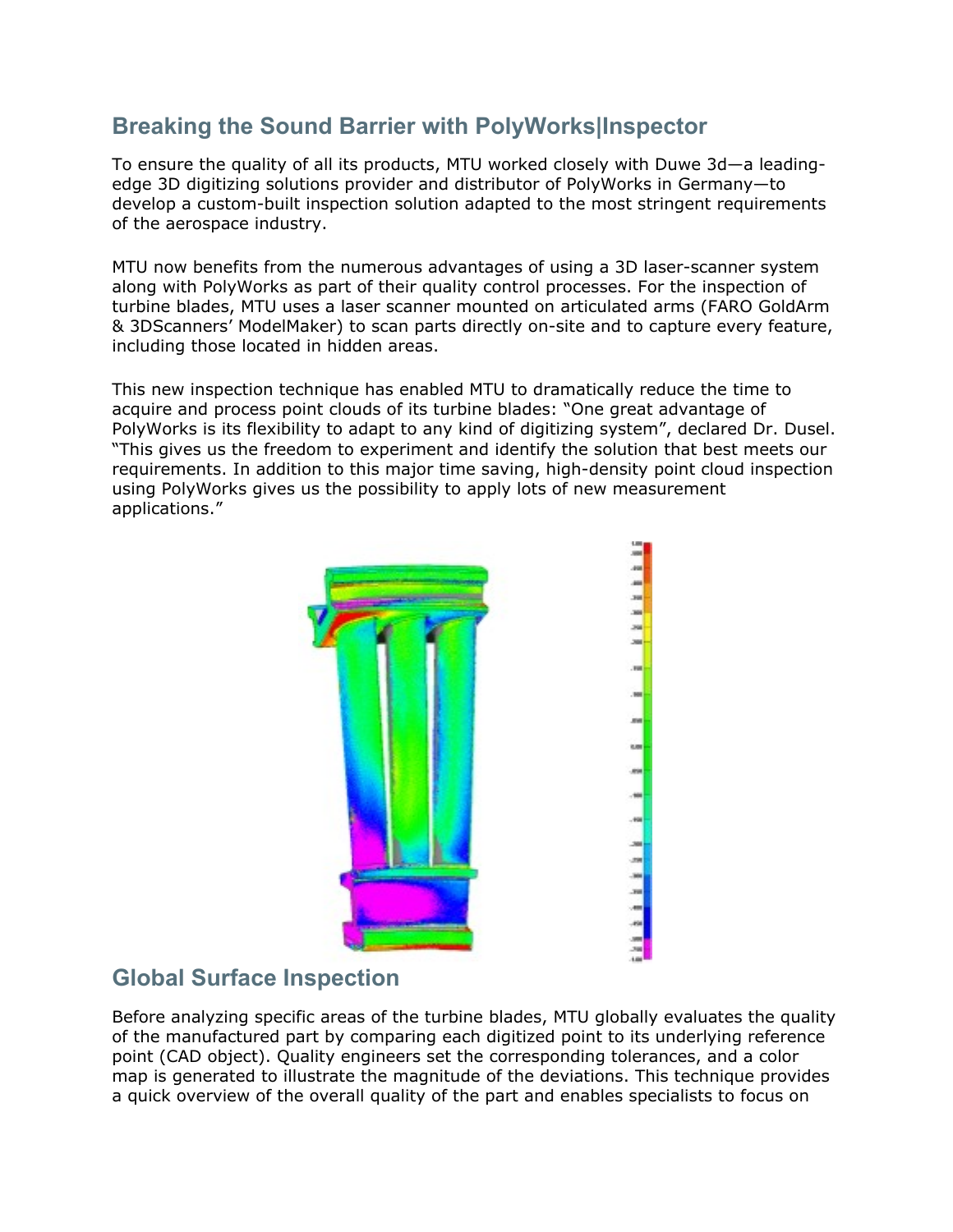areas out of predetermined tolerances for further analysis. Traditional CMM-based inspection techniques cannot provide such valuable information to quality engineers. The powerful comparison capabilities of PolyWorks does not only identify the deformities of a part, but also help quality engineers to identify the source of the problem along the manufacturing process and correct it.

PolyWorks' point-to-CAD comparison techniques are fully customizable and more accurate than any other point-cloud processing software solution on the market.

#### **Profile Analysis**

Profiles are the most important geometry of a blade since they have a direct impact on the gas flow. Cross-sections are used to calculate the aerodynamics of each blade.

The profile analysis is performed using the sophisticated cross-sectional analysis capabilities of PolyWorks. A cross-section on a part is a 2D profile obtained by intersecting a plane with the object's surface; it is a "slice" of the object. For each slice, both a data profile and a reference (CAD) profile are created. To obtain a precise analysis of each profile, PolyWorks offers local alignment capabilities (local best-fit).

Cross-section color maps are generated in accordance with user-defined tolerances. PolyWorks also displays tolerance bands along with the CAD and data profiles.

One important advantage of PolyWorks is its ability to provide the "real" deviations, irrespective of the angle between the cross-sections and the normal of a surface.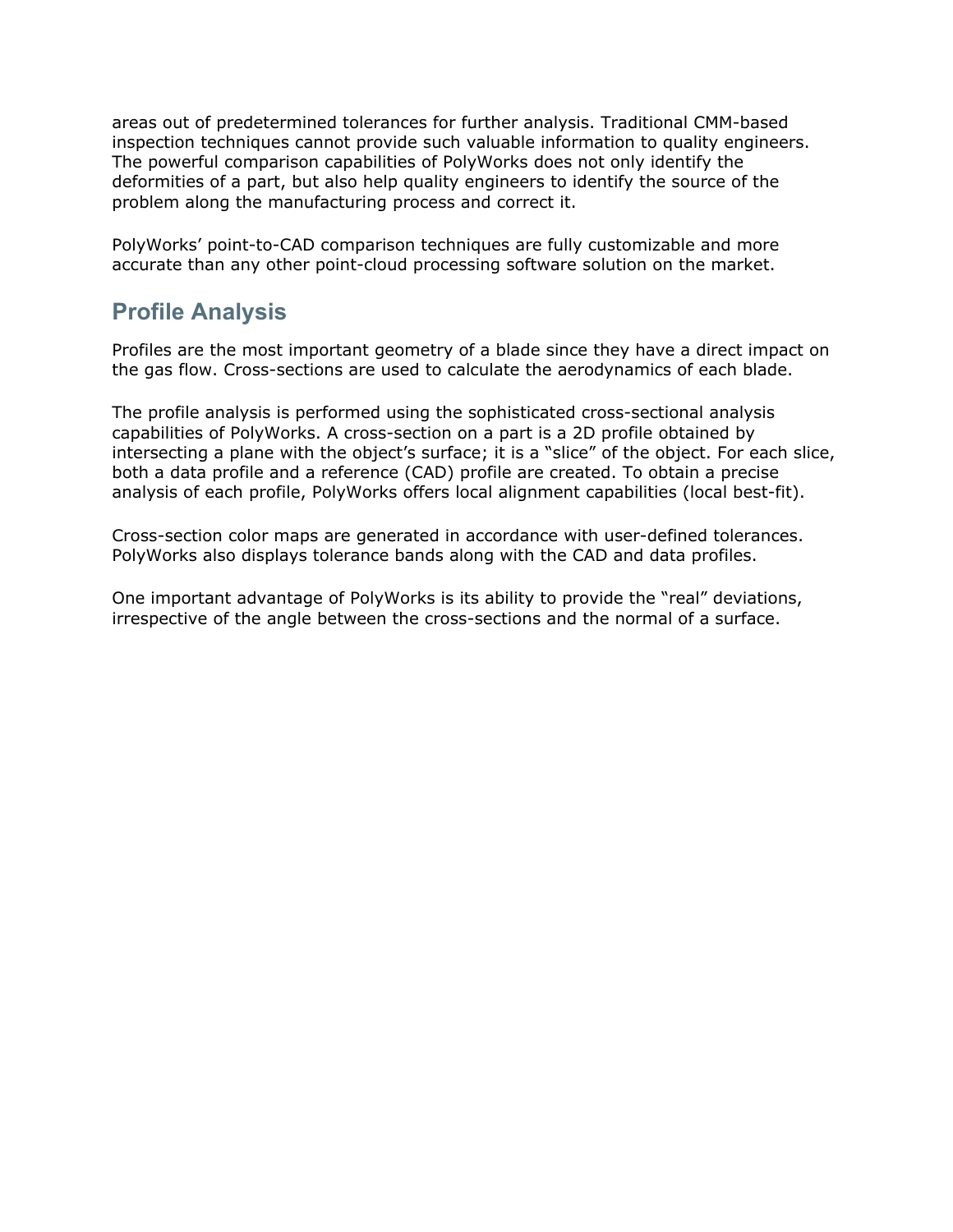

#### **Leading-Edge Inspection: Virtual Gauging**

PolyWorks offers unique virtual gauging capabilities through 3D calipers. These tools are solid cylinders that are positioned in 3D space and extended until they hit a point, a triangle, or a NURBS surface. In this case, calipers are used to obtain the exact position of strategic points on the "leading-edge" of the blades. The leading-edge is a critical factor influencing the aerodynamics of the gas flow.

"PolyWorks virtually replicates typical physical gauge inspection processes," said Dr. Dusel. "PolyWorks' gauging capabilities offer us valuable leading-edge information in a fraction of the time of our traditional physical measurement method, while preserving the same accuracy and precision."

#### **Let the Automatic Pilot Take Control**

"With PolyWorks, we are in the pilot's seat," said Dr. Dusel. "PolyWorks lets you define your own tolerances, and gives you a constant feedback to monitor your operations. With the advanced macro-programming language capabilitie of PolyWorks, we can easily program complete inspection sequences, from first alignment to final report, in just a few minutes. Then we turn on the cruise-control device, and let PolyWorks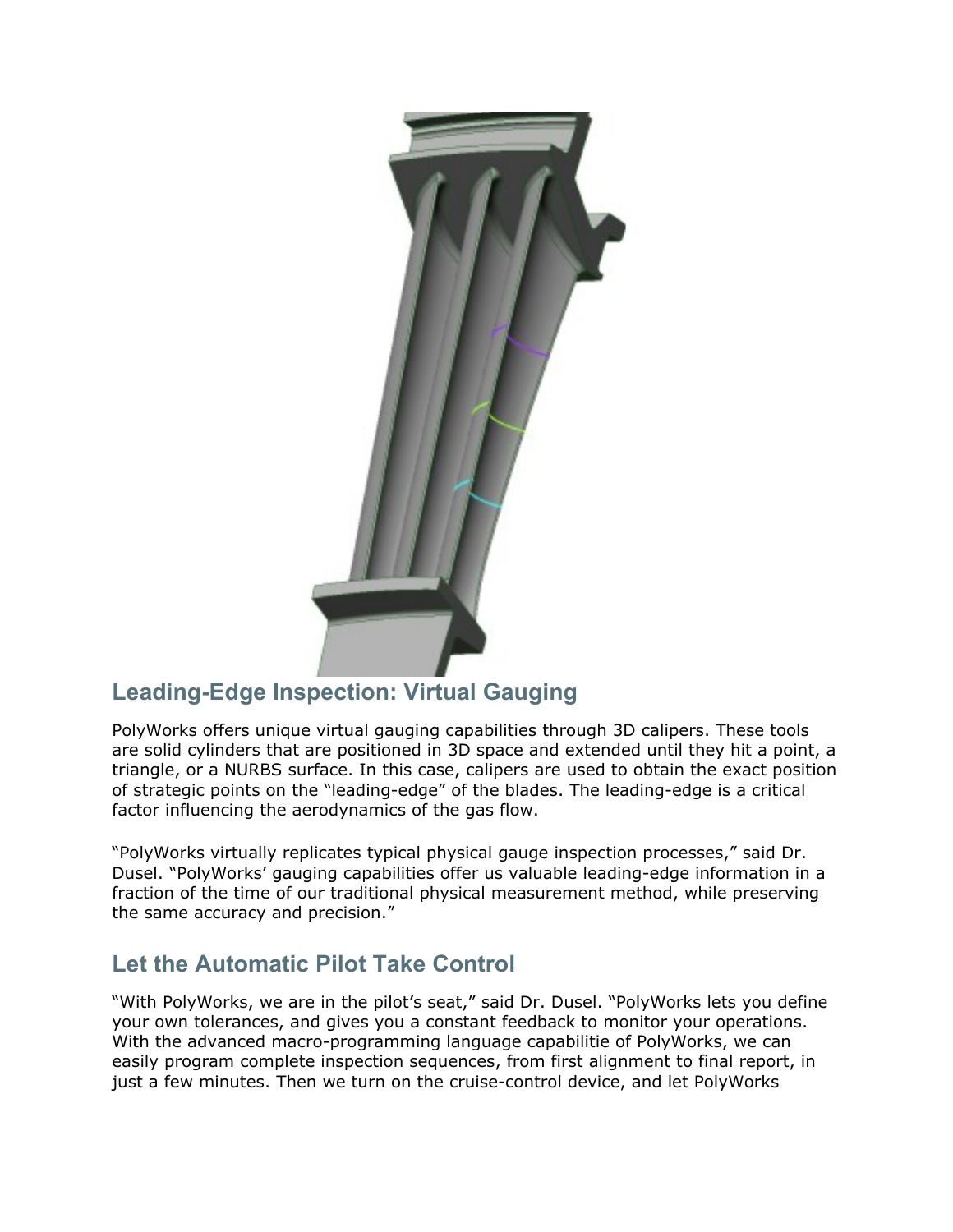perform an entire inspection process in just one click of a mouse using our own specifications."

# THE BENEFITS

The benefits observed by using PolyWorks are:

- Provides more information to the quality engineers and reduces time for data analysis, calculation, etc.
- Increases the number of parts being inspected, enhancing even more the overall quality and reliability of the product
- Allows users to perform measurements at a global level (entire part), and not just specific areas such as with a CMM
- Reduces bottlenecks at the centralized inspection centers, lessening downtime on the production line

"We reduced our turbine blade inspection time by more than 85% with PolyWorks|Inspector, while maintaining the accuracy and precision obtained with our traditional CMMbased inspection techniques," Dr. Karl-Heinz Dusel, MTU Aero Space's, Quality Engineer

## FEATURED PRODUCT



● PolyWorks | Inspector™